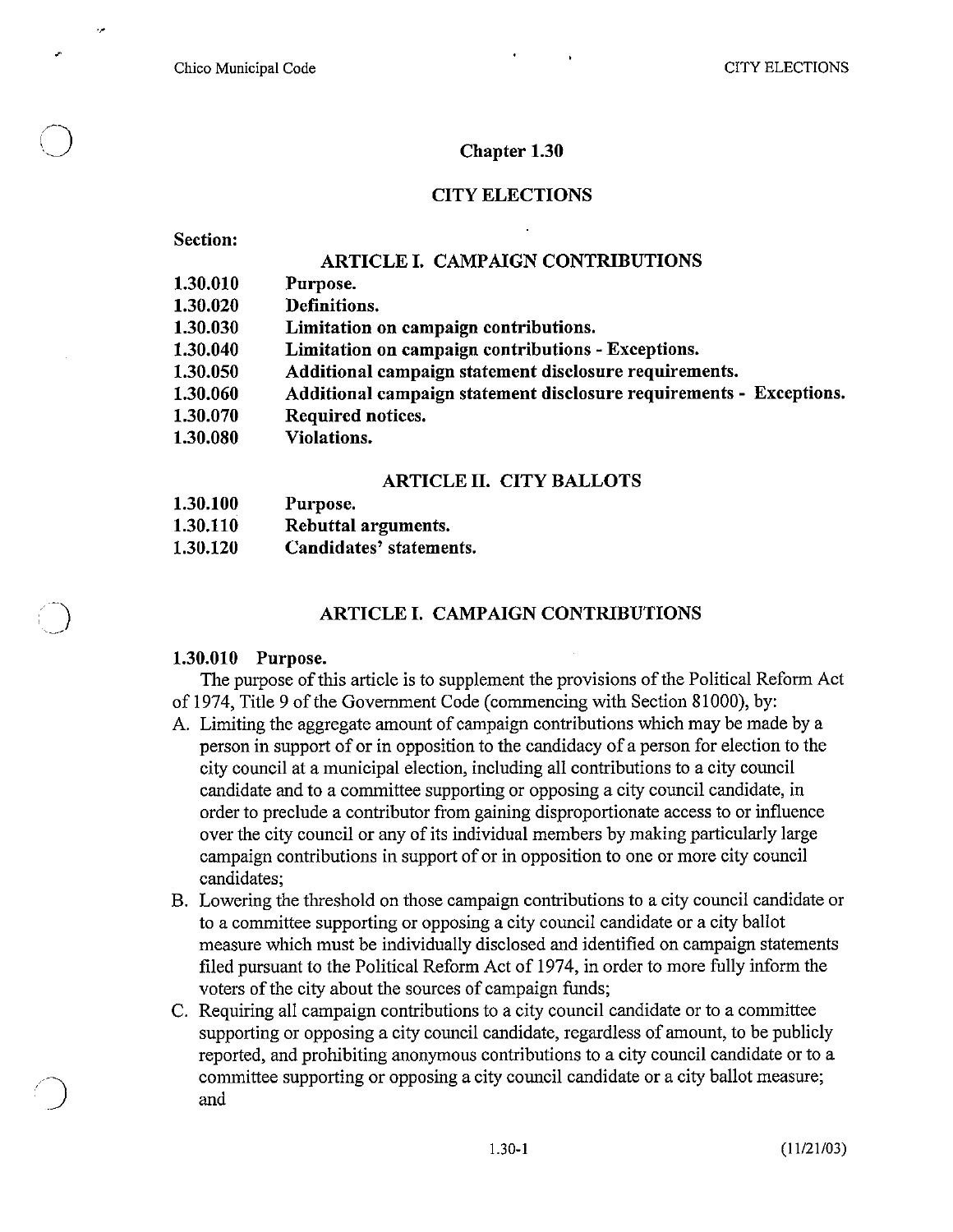i.

 $\bigcirc$ 

D. Requiring an additional campaign statement to be filed five days before each municipal election.

(Ord. 1751 §I (part), Ord. 2113 §4, Ord. 2251)

## **1.30.020 Definitions.**

Unless the contrary is stated or clearly appears from the context, the definitions set forth in the Political Reform Act of 1974 shall govern the construction of the words and phrases used in this article.

(Ord. 1751 §1 (part), Ord. 2113 §4)

### **1.30.030 Limitation on campaign contributions.**

- A. During the four-year period immediately preceding a municipal election held for the purpose of electing one or more members of the city council, no person shall make to any city council candidate, or to any committee supporting or opposing the election of such a candidate, a contribution or contributions that, in total, exceed the sum of five hundred (\$500.00) dollars for all such contributions.
- B. During the four-year period immediately preceding a municipal election which is held for the purpose of electing one or more members of the city council, no candidate at that election shall accept from any person a contribution or contributions which, in total, exceed the sum of five hundred (\$500.00) dollars. All contributions made by a person to a candidate's controlled committee, whether or not made at the behest of the candidate or the committee, are contributions to that candidate for the purpose of the aggregate contribution limit established by this section. As used in this section, "controlled committee" means a committee that is controlled directly or indirectly by a candidate or that acts jointly with a candidate or controlled committee in connection with the making of expenditures. A candidate controls a committee if the candidate, or the candidate's agent, or any other committee the candidate controls has a significant influence on the actions or decisions of the committee.

(Ord. 1751 §1 (part), Ord. 2251, Ord. 2274)

# **1.30.040 Limitation on campaign contributions - Exceptions.**

- A. A person's use of personal money or property for the purpose of supporting such person's council candidacy shall not constitute a campaign contribution for purposes of the limitation on campaign contributions provided for in Section 1.30.030 of this article.
- B. A person receiving a contribution or contributions on behalf of or as the agent of a city council candidate or on behalf of or as the agent of a committee supporting or opposing a city council candidate or a city ballot measure, shall not be deemed to have made a separate and additional contribution to such city council candidate or committee for purposes of the limitation on campaign contributions provided for by Section 1.30.030 of this article when transferring such initial contribution or contributions to the city council candidate or committee, provided the person receiving the contribution or contributions transfers the same to the city council candidate or committee in the same form as received and without exercising or attempting to exercise any independent control over its use.

(Ord. 1751 §1 (part), Ord. 2268)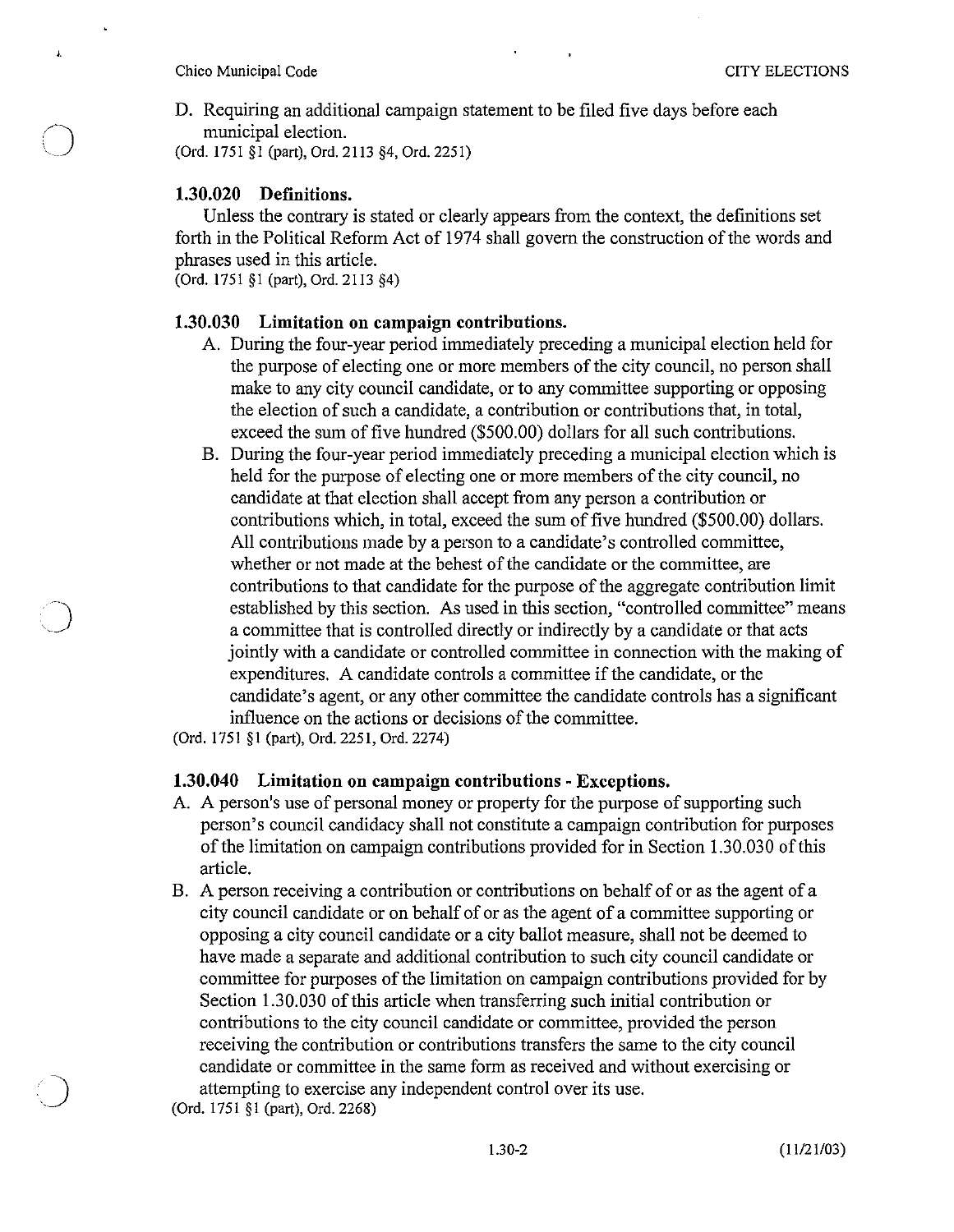Chico Municipal Code CITY ELECTIONS

.'

 $\bigcirc$ 

 $\mathbf{r}$ 

 $\overline{O}$ 

### 1.30.045 Anonymous campaign contributions prohibited.

No person shall make an anonymous contribution or contributions to a city council candidate or to a committee supporting or opposing a city council candidate or a city ballot measure. A contribution is deemed to be anonymous if (a) it is required to be reported on a campaign statement required to be filed under the Political Reform Act of 1974 or this chapter and is not so reported or (b) any information required to be reported on such a campaign statement is incomplete as to that contribution. Any anonymous contribution shall not be kept by the intended recipient but instead shall be promptly paid to the city's finance director for deposit into the city's general fund. COrd. 2251)

### 1.30.050 Additional campaign statement disclosure requirements.

- A. Every city council candidate and every committee supporting or opposing a city council candidate shall list on any campaign statement which such person or committee is required to file with the city clerk pursuant to the Political Reform Act of 1974 or this chapter the name, address, occupation, employer, and amount contributed by each person who, subsequent to September 30, 2002, makes any campaign contribution to such city council candidate or committee. The amounts of contributions reported on a campaign statement so filed shall include the total amount of contributions received during the period covered by the campaign statement from each person who has made any conlribulion, and lhe contribution reporting thresholds established by the Political Reform Act of 1974 shall not apply to contributions subject to the disclosure requirements of this section.
- B. Every committee supporting or opposing a city ballot measure shall list on any campaign statement the committee is required to file with the city clerk pursuant to the Political Reform Act of 1974 the name, address, occupation, employer, and amount contributed by each person who, subsequent to October 22, 1988, makes a campaign contribution to such committee of a value of fifty dollars (\$50.00) or more.

COrd. 175 1 §I (part), Ord. 2251)

# 1.30.055 Additional campaign statement filing requirement.

Every city council candidate and every committee supporting or opposing a city council candidate shall file with the city clerk a campaign statement no later than five calendar days prior to the date of the election for which the candidate appears on the ballot. The statement shall cover the period from the closing date of the reporting period for the last pre-election campaign statement required to be filed under the Political Reform Act of 1974 through midnight of the sixth calendar day prior to the date of that election.

(Ord.2251)

# 1.30.070 Required notices.

A. Any city council candidate making a written solicitation for a contribution to the candidate's campaign for election to the city council and any committee making a written solicitation for a contribution to support or oppose a city council candidate shall include the following written notice in no less than 10-point type on each such solicitation: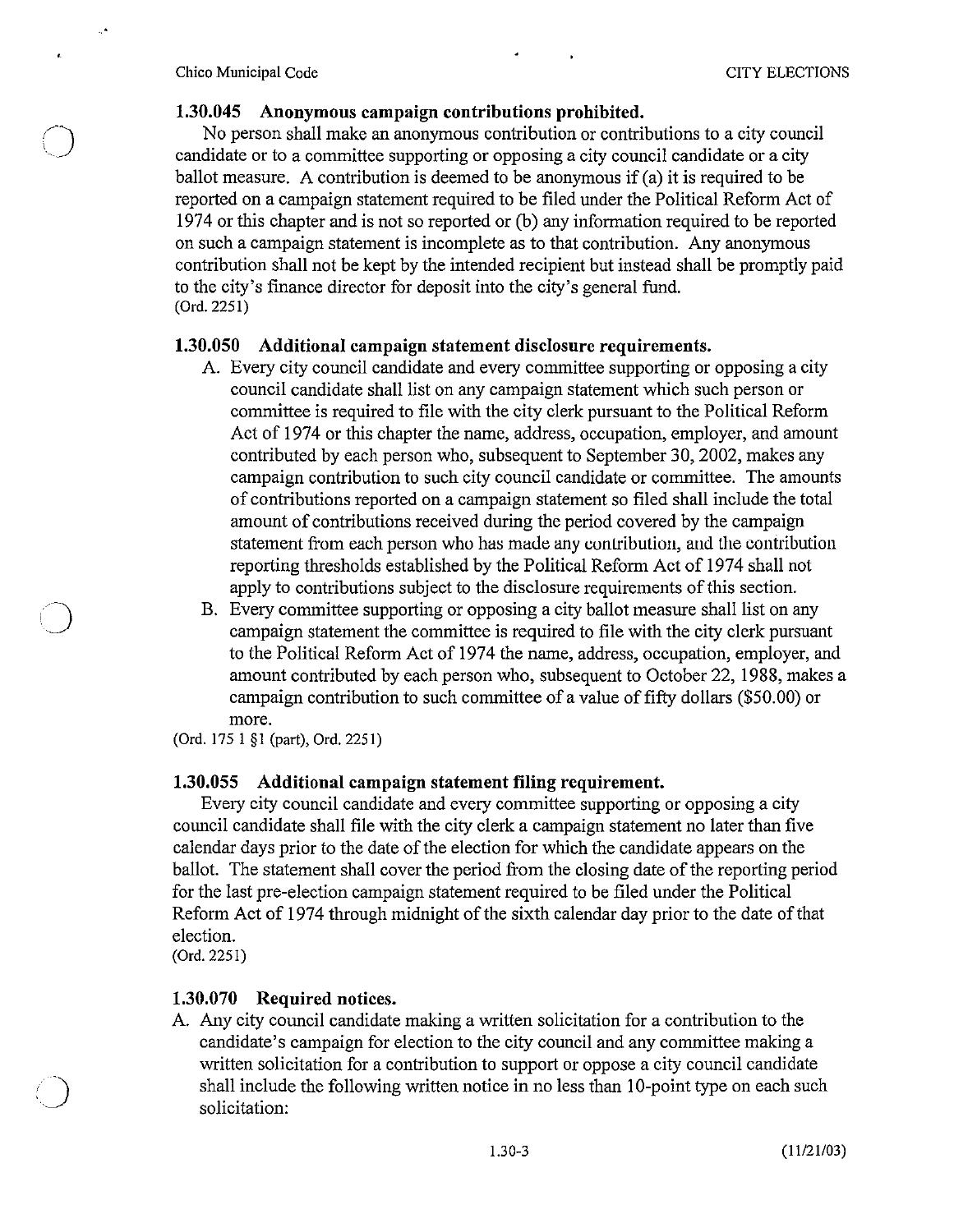$\bigcirc$ 

 $\mathbf{J}$ 

 $\overline{O}$ 

# **NOTICE**

Chapter 1.3 0 of the Chico Municipal Code limits the total amount of contributions to a candidate seeking election to the city council and to a committee supporting or opposing a city council candidate to \$500 per contributor. In addition, each such candidate or committee is required to publicly report the amount of each contribution received and the name, address, occupation and employer of each contributor.

B. Any committee making a written solicitation for a contribution to support or oppose a city ballot measure shall include the following written notice in no less than 10-point type on each such solicitation:

#### **NOTICE**

Chapter 1.30 of the Chico Municipal Code requires each committee supporting or opposing a city ballot measure to publicly report the amount of each contribution of \$50 or more and the name, address, occupation and employer of each contributor who makes such a contribution.

(Ord. 1751 §1 (part), Ord. 2251, Ord. 2274)

### **1.30.080 Violations.**

- A. Any person who knowingly or willfully violates any provisions of this article is guilty of a misdemeanor.
- B. Any person convicted of a misdemeanor under subsection A who is a member of the council at the time of the conviction shall be deemed to have been convicted of a crime involving moral turpitude and shall, in addition to the penalties imposed by the court, suffer forfeiture of the office of councilmember in the manner provided by Section 405 of the city charter.

(Ord. 1751 §1 (part), Ord. 2251, Ord. 2268)

# **ARTICLE II. CITY BALLOTS**

#### **1.30.100 Purpose**

The purpose of this article is to implement certain provisions of the California Elections Code pertaining to city ballots. (Ord. 1751 §1 (part))

# **1.30.110 Rebuttal arguments.**

The provisions of Sections 9220 and 9285 of the California Elections Code which provide for the filing of rebuttal arguments in the manner and within the time provided for therein is hereby adopted and shall apply to any city election on an initiative, a proposed amendment to the City Charter, a proposition concerning the issuance of bonds, an advisory question, and any other proposition or question submitted to the voters of the city.

(Ord. 1751 §1 (part), Ord. 1807, Ord. 2251 §1)